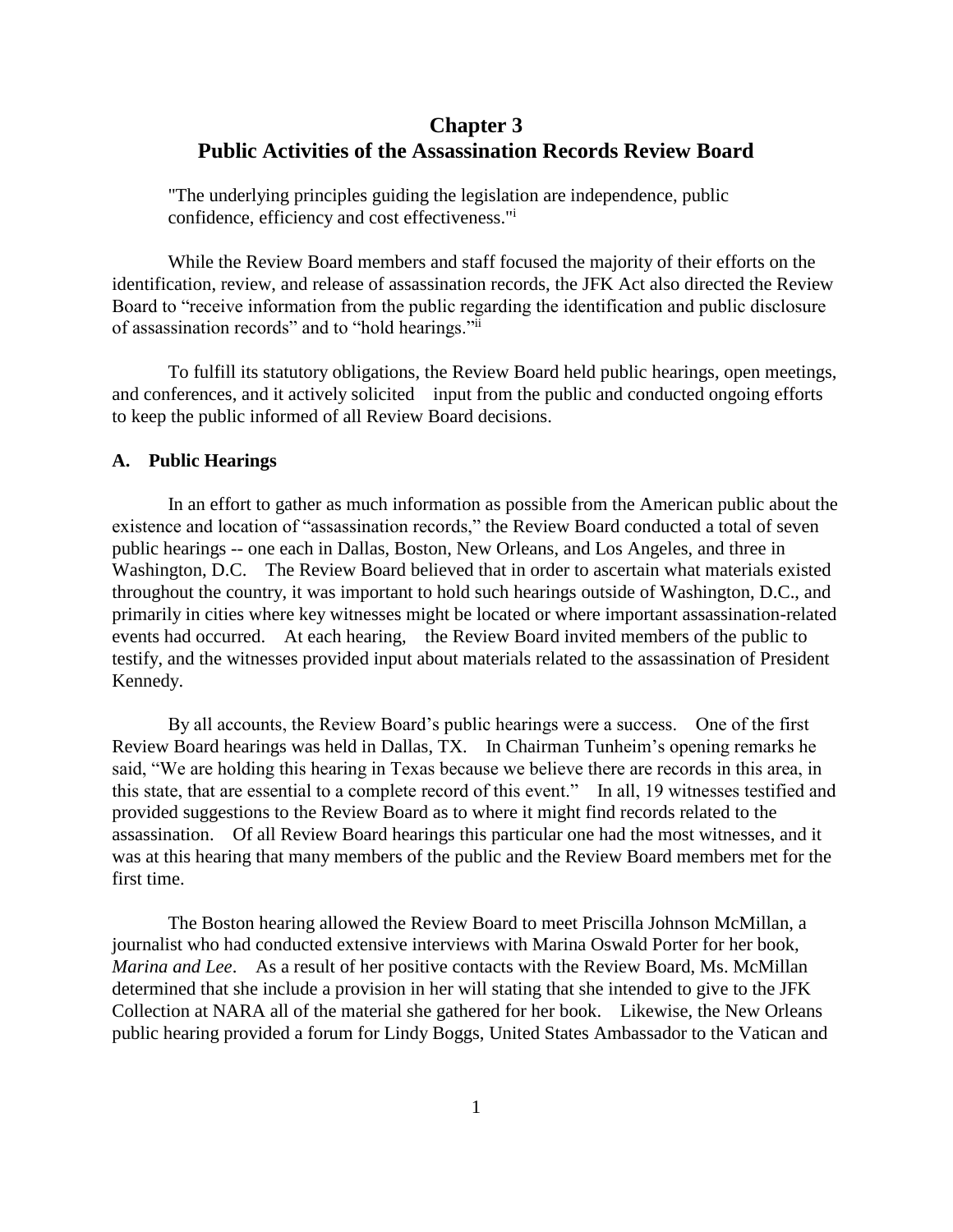wife of the late Senator Hale Boggs, to donate her husband's papers from his service on the Warren Commission.

One of the Review Board's primary goals in conducting its public hearings was to inform the American public that the Review Board existed and that it sought assassination records. In New Orleans, the public hearing ferreted out a treasure trove of assassination records, including long lost grand jury transcripts from New Orleans District Attorney Jim Garrison's prosecution of Clay Shaw for murder of President Kennedy. Prior to the public hearing, the man who possessed the grand jury transcripts, Gary Raymond, a former investigator on Garrison's staff, maintained the records in his basement. As a direct result of the Review Board's hearing, Mr. Raymond decided that he had a duty to turn the records over to the custody of the government. Several days after returning to Washington, the Review Board members received a package containing grand jury testimony of individuals such as Marina Oswald Porter, Ruth Paine, and Perry Raymond Russo, who played a role in Oliver Stone's *JFK.*

These stories of the Review Board's acquisitions of invaluable records relating to the assassination of President Kennedy are recounted in the other chapters of this report, but they serve as excellent examples of the benefits that accompanied the Review Board's public hearings.

Finally, the Review Board used the public hearing format to make policy on its definition of the term "assassination record" and on its disposition of the famous "Zapruder film." Again, the valuable testimony that the Review Board gained through these hearings is summarized in other places within this report, but the Review Board did take seriously Congress' guidance to "receive information from the public" on its most important decisions.

#### **B. Review Board Public Meetings**

While the majority of the Review Board's meetings were not open to the public, the Review Board did hold 20 public meetings. As opposed to the public hearings, where the Review Board would hear testimony from witnesses, public meetings allowed members of the public to observe the Board at work. The Review Board discussed a variety of business in its public meetings, including such topics as its policy regarding documents that the Review Board found to be of "no believed relevance" ("NBR") to the assassination, and the drafting of its Final Report.

#### **C. Experts Conferences**

Twice during the Review Board's tenure, it determined that it would benefit from the reflections of a group of invited guests who are specialists in their fields. The Review Board held each "Experts Conference" in Washington, D.C.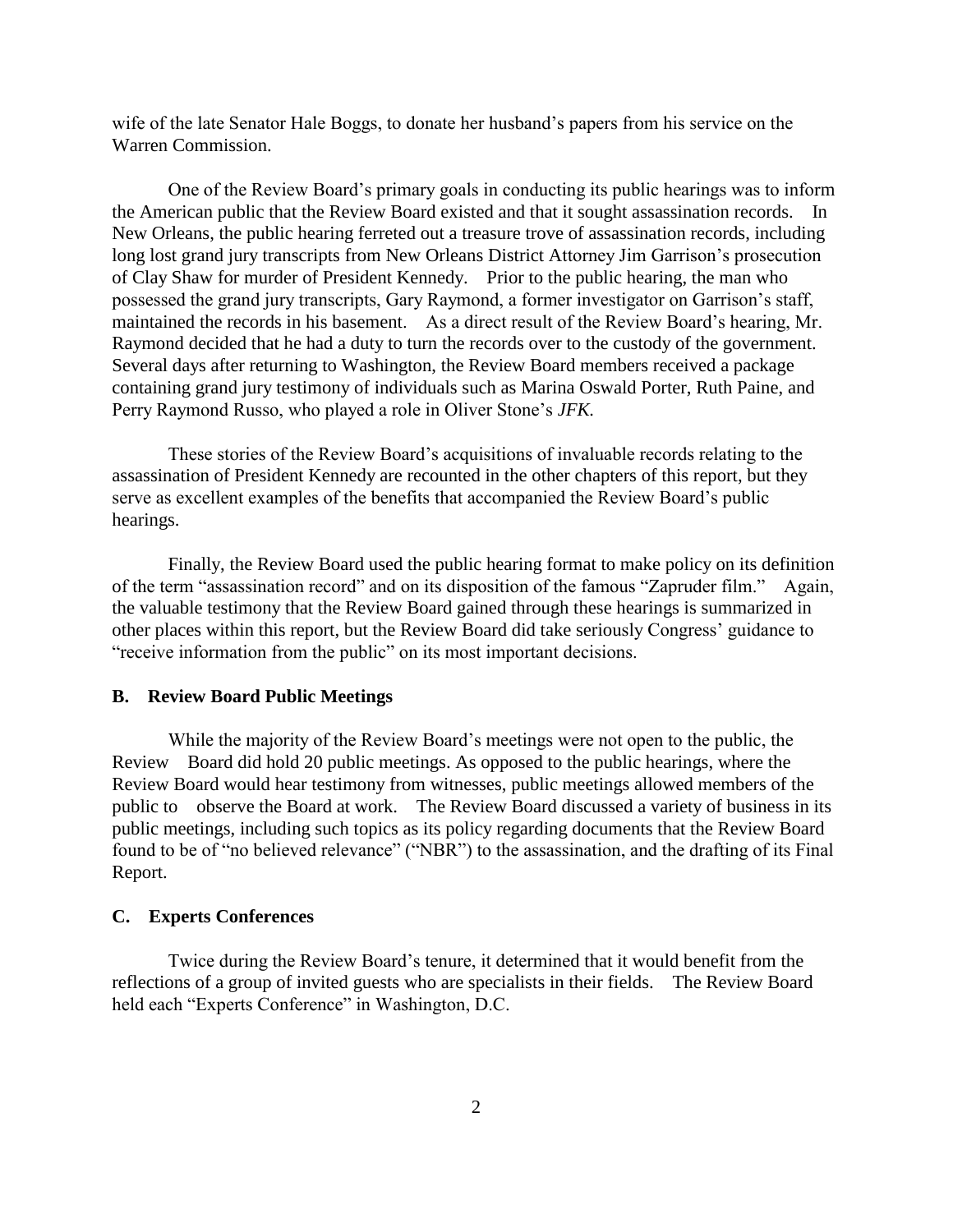The first conference occurred in May 1995, and included a group of authors and researchers who had studied the assassination as well as staff members from both the Warren Commission and the HSCA. The all-day round table discussion provided the Review Board staff with an opportunity to determine which records were of the most interest to both the public and to those whose prior investigative efforts had been thwarted due to lack of access to records. The participants in the discussion also provided a great number of recommendations about

where the Review Board might find assassination records.

Professor Robert Blakey, former Chief Counsel of the HSCA, reminded the Review Board of the HSCA's belief that it would have benefitted from the FBI's fuller disclosure of its electronic surveillance materials from its organized crime files. As a direct result of Professor Blakey's suggestion, the Review Board requested and reviewed from the FBI a broad cross-section of organized crime electronic surveillance files, the most significant of which was certainly the FBI's electronic surveillance of Carlos Marcello, alleged New Orleans crime boss.

Another participant, Paul Hoch, suggested that the Review Board obtain the records in the possession of Clay Shaw's attorneys. In April of 1996, the Review Board released the files of the late Edward Wegmann, who was a member of the legal team that defended Clay Shaw at his 1969 assassination conspiracy trial. Mr. Wegmann's family agreed to donate the files, consisting of approximately 6,000 pages, to the JFK Collection.

In April 1998, the Review Board held another experts conference, this time narrowly focused on the issue of declassification of government documents. The Review Board tailored its invitation list to include experts in Washington's declassification world. Ultimately, the Review Board gathered twelve representatives from both the private and public sector to discuss access -- and lack thereof -- to government records, the problems and possible solutions to the problem of secrecy, lessons learned from the implementation of the JFK Act, and possible recommendations to be made by the Review Board in its Final Report. The participants included representatives from the Project on Government Secrecy, Interagency Security Classification Appeals Panel ("ISCAP"), National Security Council, the non-governmental National Security Archive, NARA, CIA, and the Information Security Oversight Office ("ISOO"), as well as representatives from Congress and from the media.

The panelists discussed various issues including the simplification of the referral process throughout the intelligence community, and the need for declassification entities such as the Review Board to be 'independent' in nature. They also discussed different policies for review, such as the declassification of records for special cases like the assassination of President Kennedy vs. agency-wide declassification. Overall, the day long conference was an informative session wherein the panelists talked about the guidelines for the release of information, and how it can realistically be done.

#### **D. Outreach**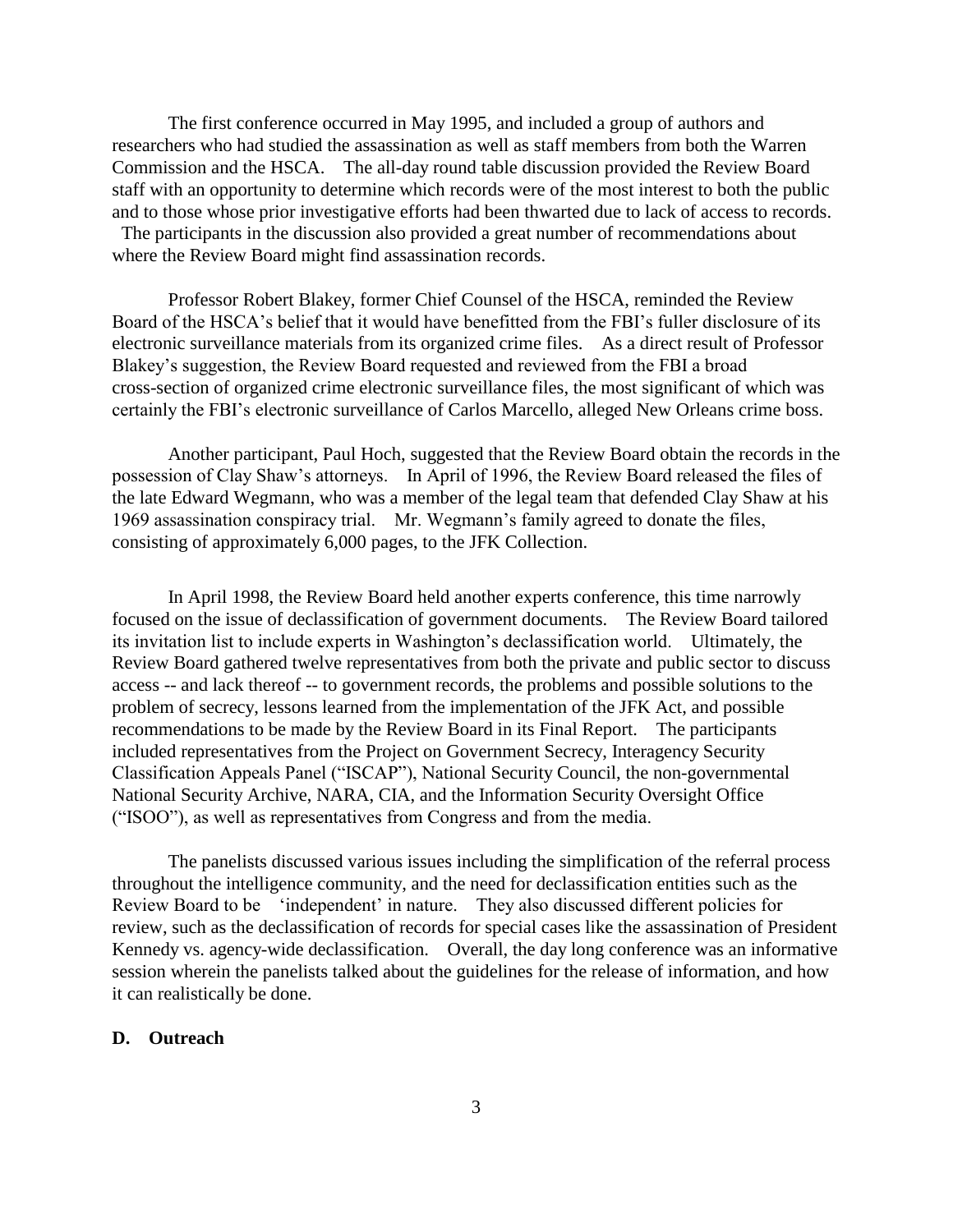Given that one of the primary objectives of the Congress in passing the JFK Act was to restore public confidence in Government, the Review Board recognized that it would need to maintain regular contact with members of the public who expressed an interest in the Board's work. As part of its efforts to communicate with the public, the Review Board maintained both a regular mailing list and an e-mail mailing list consisting of approximately 1,000 contacts. These mailings included press releases, periodic updates on the Review Board's activities, updates on the results of Review Board meetings, information about documents transferred to the JFK Collection, and information about Review Board's *Federal Register* notices.

From time to time, Review Board members and staff spoke to groups of students or researchers regarding the Board's work.

#### **1. Outreach to Academics**

In 1996, the members of the Review Board made presentations at the annual meeting of the American Historical Association and at the Organization of American Historians Conference.

The Review Board's efforts allowed approximately 200 historians to become familiar with the work of the Review Board, four members of which are themselves trained historians. Likewise, David Marwell traveled to San Diego in 1996 to make a presentation about Review Board activities to the Society of American Archivists.

#### **2. Outreach to Students**

During its tenure, the Review Board hosted six groups of high school students from Noblesville, Indiana. The students, along with their history teacher, Mr. Bruce Hitchcock, came to the Review Board offices to serve as interns. The students provided the Review Board staff with invaluable assistance in creating databases and processing newly declassified documents for release to the American public. Mr. Hitchcock also played an important role in the Review Board's extension of one year, as he provided testimony to the National Security, International Affairs, and Criminal Justice Subcommittee in support of the Review Board's request for a one-year extension.

Also, in May 1998, former Executive Director T. Jeremy Gunn spoke to students and faculty at Stanford University. Dr. Gunn spoke about the declassification process. Review Board members Anna Kasten Nelson and Kermit Hall also spoke to students about the work of the board.

## **3. Outreach to Assassination Researchers**

In 1996, former Executive Director David Marwell spoke to the conference of the Coalition on Political Assassinations and updated the group on the Board's progress. The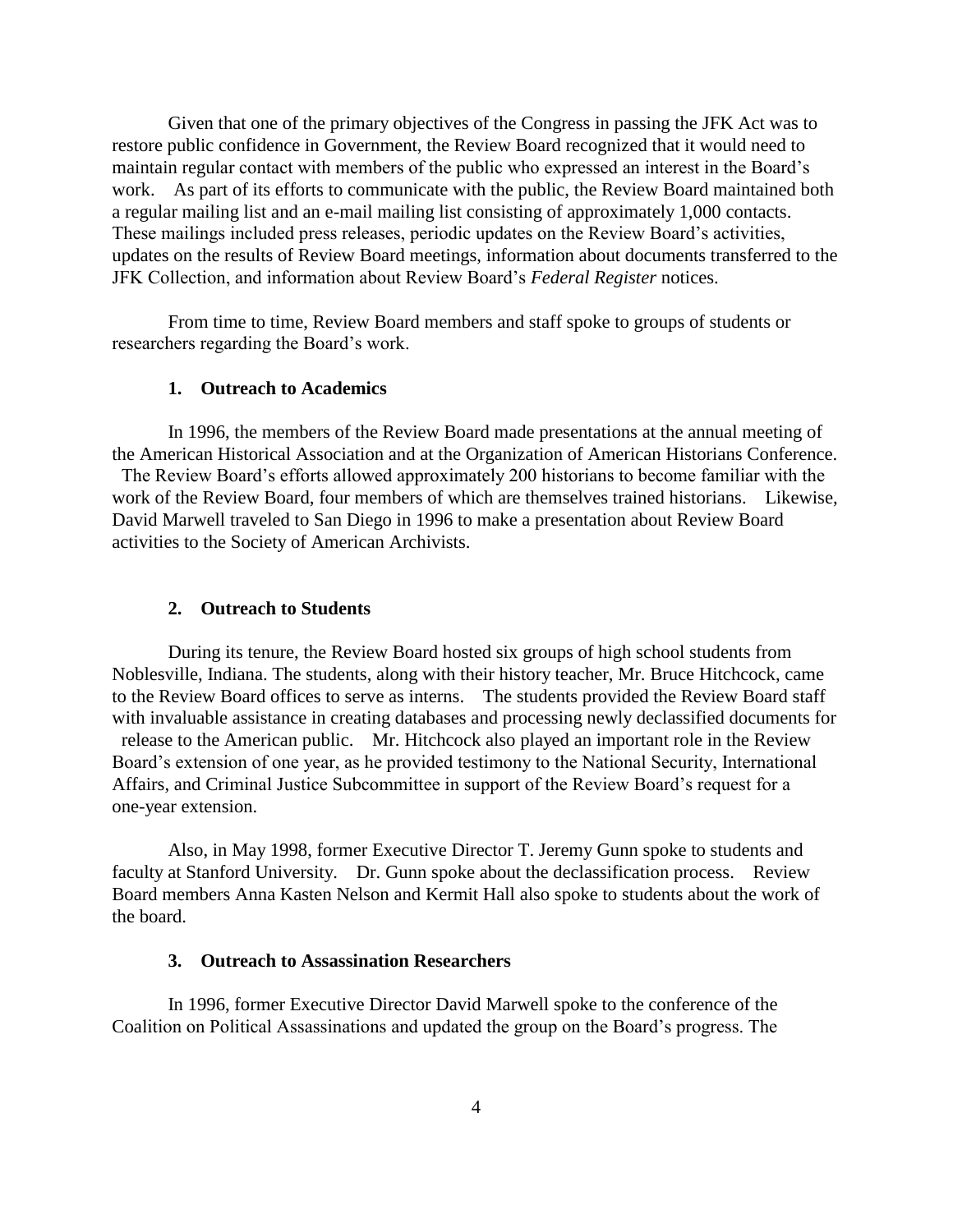following day, the Review Board invited researchers to an open house at the Review Board's offices.

Review Board Chairman John Tunheim also submitted Review Board updates to journals and newsletters that serve the research community. Chairman Tunheim provided articles about the Review Board to the *AARC Quarterly*, *Open Secrets*, and *Probe*, all of which cater to researchers and are circulated worldwide.

## **E. Conclusion**

As we move toward the hopeful goal of full disclosure, I hope that all of you will continue to have an interest in the work of the Review Board, in the work that we are trying to do, and hope that you all realize that you are our partners in this very important effort as we move forward.<sup>iii</sup>

In the spirit of the JFK Act, the Review Board devoted a significant amount of time and resources talking to and corresponding with its constituency. From time to time the frequent and sustained contact with the public diverted the staff from its primary responsibilities  $-$  identifying and releasing records. However, the benefits far outweighed the costs. The Review Board received valuable input from the public about the existence of "assassination records," and most important, received donations of records and artifacts from private citizens that enhanced the JFK Collection at NARA. There is no doubt that the interaction with the public allowed the Review Board to more completely satisfy the objectives of the JFK Act.